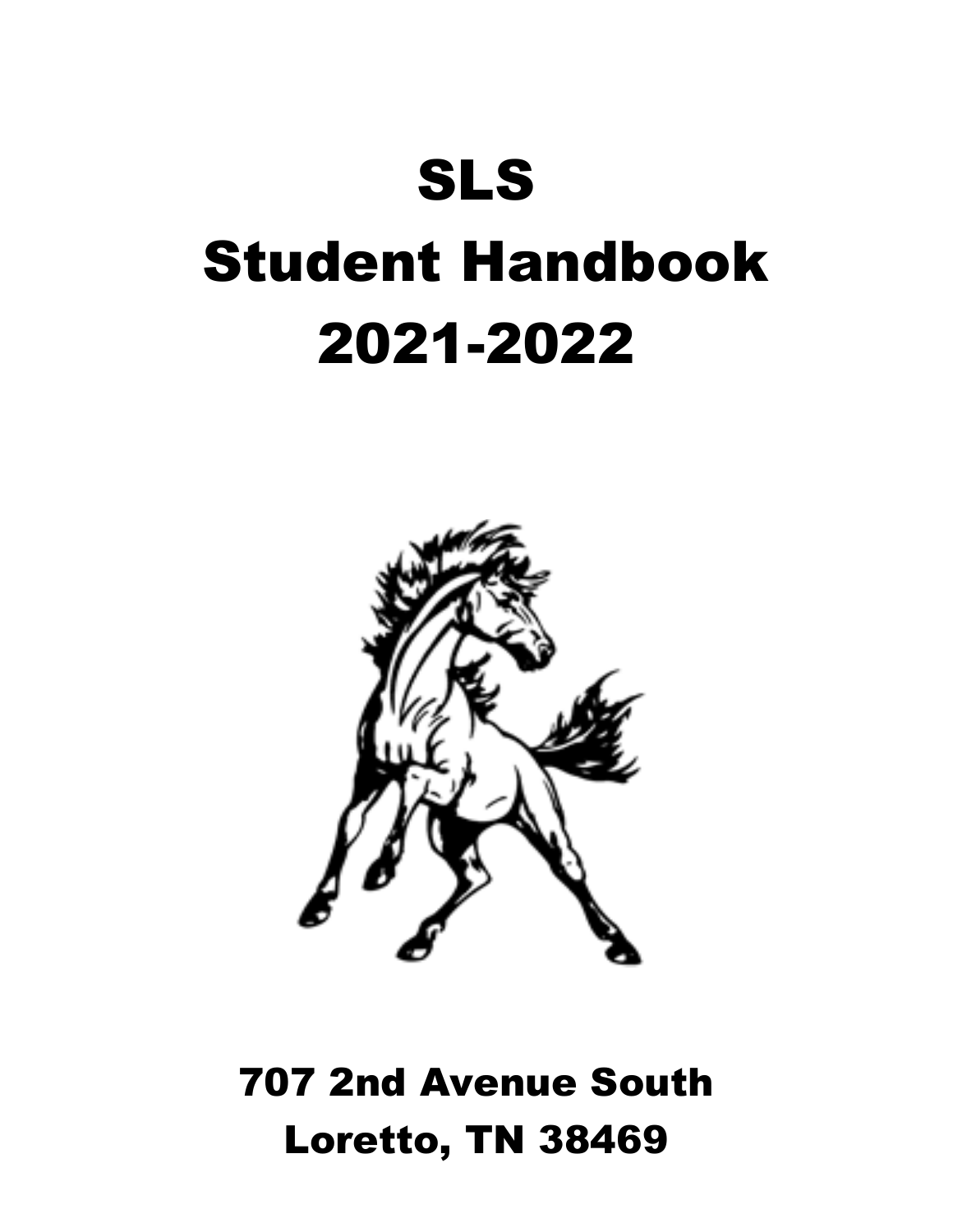# 931-201-5884

#### **A Message from the Principal...**

I look forward to this new school year with great anticipation and excitement about what it holds for each student. For all of our new family members, "Welcome to our SLS family!" For our returning families, "Welcome Back!" I am very glad that all of you are part of our SLS Family.

Our goal at SLS is to offer whatever support possible to enable each child to experience maximum social, emotional, academic and physical growth. Through the collective energies of faculty, staff, parents, and community, we will see each student attain maximum growth in all areas relative to our students becoming responsible, independent individuals.

I want to make this a very productive year for our students, parents, faculty and staff at SLS where we can all learn and grow together. I hope we can try not to judge each day by the harvest we reap but by the seeds we plant. I look forward to working with you this year in providing the best possible educational program for your child. On behalf of the faculty and staff, I would like to encourage you to visit our school as well as attend special events, conferences and parent nights. We know that the key to your child's success involves all of us working together as a team and that parent support is a crucial part of that team effort. We want this year to be successful and filled with engaging and enjoyable learning opportunities for our students at SLS. We feel our community has so much to offer these students, and we want to make sure that we utilize all of these opportunities. Thank you in advance for your support and cooperation!

Our back to school theme is Respect. Our slogan is Go. Show. Respect. We want to instill in our students the importance of respecting others and themselves.

We will continue with the School-Wide Positive Behavior Plan incorporating the 3 B's - Be Safe! Be Responsible! Be Respectful! All faculty, staff, and students will participate in this school-wide positive behavior initiative, and we look forward to improving student behavior this school year.

Again, welcome to another year of partnering with us as we focus our efforts on fostering a love for learning in each of our students that will encourage them to approach all situations with confidence and a sound work ethic which will ultimately ensure that each of them will eventually reach his/her maximum potential. If you need assistance in any way, please do not hesitate to contact me by phone, email or make an appointment. I am here to serve you and help ensure that each child at SLS receives the best education possible in a safe, positive, and caring environment. An environment that is free of worry but full of high expectations. Let's make this a great year at SLS!

Mrs. Shannon Snider Principal

#### **LCSS Mission:** Schools and Community: Working Together for Student Success

**Mission:** The mission at SLS is to provide the appropriate resources needed to ensure that all students are in a nurturing learning environment that will enable them to learn and master the skills essential for becoming independent, capable learners in an ever - changing society.

**Vision:** South Lawrence students will excel socially, emotionally, academically and physically in all areas.

#### **WE BELIEVE:**

- ❖ The school should provide a safe and orderly environment.
- ❖ There is a positive correlation between learning and school attendance.
- ❖ All students should be provided with a climate conducive to learning where they are exposed to positive experiences, which promote positive attitudes.
- ❖ A variety of teaching strategies should be provided incorporating all learning styles that will allow all students to master skills.
- ❖ All students should be valued as individuals addressing their social, emotional, academic and physical needs.
- ❖ Student achievement should be monitored through various assessment tools that drive our educational decisions and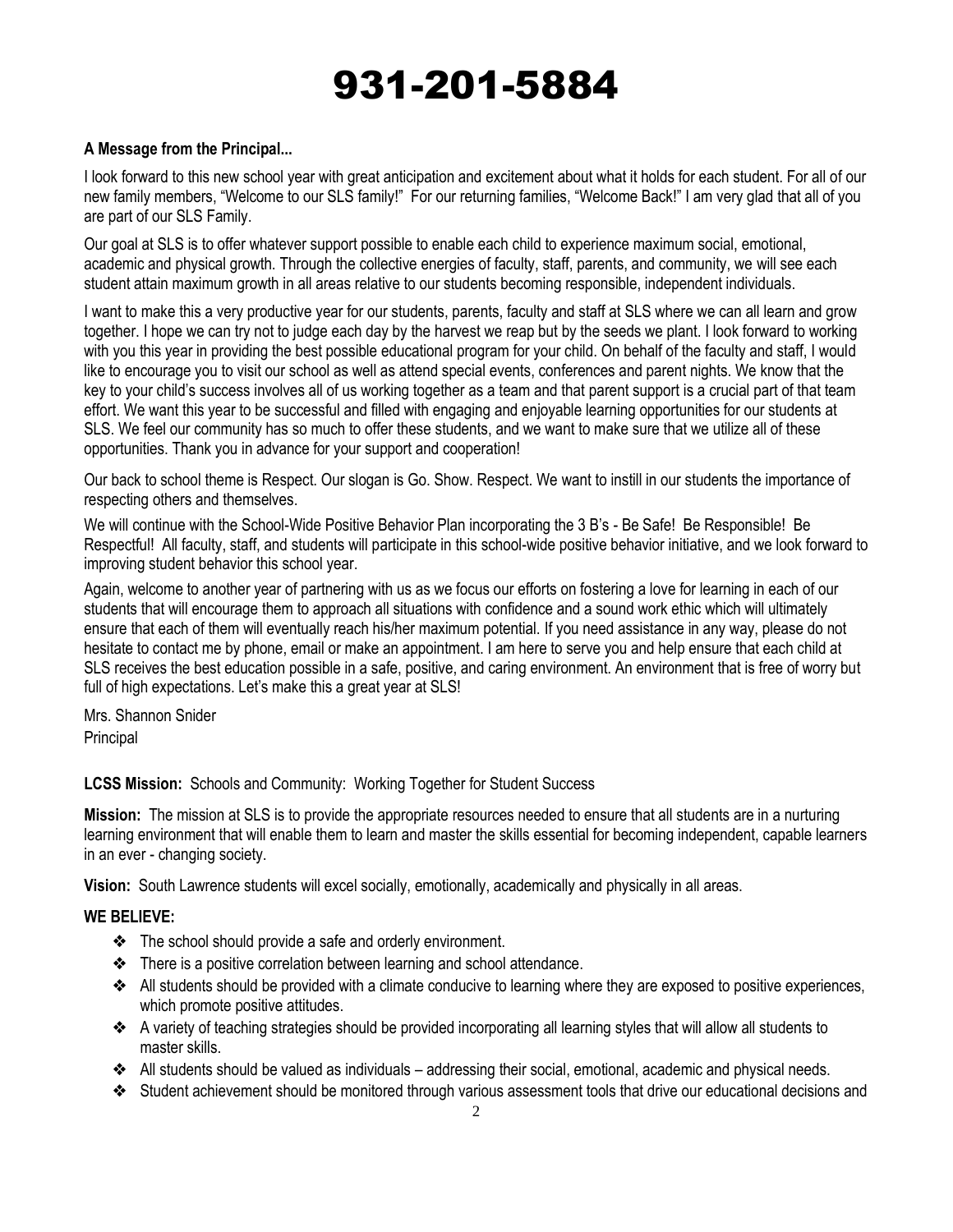instruction.

- ❖ A strong partnership between school, home, and the community where open communication exists is critical to the educational success of every student.
- ❖ There should be collaboration and a shared decision-making process among all SLS stakeholders.

#### **General Information**

# **Attendance**

It is of utmost importance that students be at school each and every day. When school is missed, learning opportunities are missed. Please reference Lawrence County Board of Education Policy [6.200](https://tsba.net/lawrence-county-board-of-education-policy-manual/#search) - Attendance.

#### **Behavioral Expectations Matrix**

|                                             | <b>BE SAFE</b>                                                                                                                                                                                                             | <b>BE RESPECTFUL</b>                                                                                                                                                 | <b>BE RESPONSIBLE</b>                                                                                                                         |
|---------------------------------------------|----------------------------------------------------------------------------------------------------------------------------------------------------------------------------------------------------------------------------|----------------------------------------------------------------------------------------------------------------------------------------------------------------------|-----------------------------------------------------------------------------------------------------------------------------------------------|
| <b>CAFETERIA</b>                            | -Teachers walk students to and<br>from the cafeteria.<br>-When entering and exiting the<br>cafeteria, walk into the cafeteria in<br>a single file line.<br>-Keep food to self without sharing.<br>-Sit at designated area. | -Use good manners.<br>-Stay in your designated area.<br>-Get everything you need while<br>you're in the serving line.                                                | -Clean up your area before you<br>leave.<br>-Maintain a level 2 voice at all<br>times.<br>-Two hands on your tray.                            |
| <b>RECESS</b>                               | -Use equipment appropriately.<br>- Keep hands, feet, and objects to<br>yourself.<br>-Stay in designated areas.                                                                                                             | -Practice good sportsmanship.<br>-Take turns and share equipment.                                                                                                    | - Line up when called.<br>- Put up the equipment.<br>-Pick up all the trash.                                                                  |
| <b>HALLS</b>                                | -Keep hands and feet at your side.<br>-Walk quietly on the right side of<br>the hall-even around corners.<br>-Stay with your class in a straight<br>condensed line.<br>-Face forward.                                      | -Maintain a voice level 0.<br>-Keep your hands and feet off the<br>walls and doorways.<br>-Keep hallways clean.<br>-Hold the door open for the person<br>behind you. | -Walk with a purpose.<br>-Go directly where you need to go.<br>-Keep lockers closed and free of<br>clutter.                                   |
| <b>ARRIVAL/</b><br><b>DEPARTURE</b>         | Enter and exit the building by<br>walking.<br>Stay on sidewalks.                                                                                                                                                           | Noise level of 0 when car rider<br>numbers are being called.<br>Listen to the adults in charge and<br>follow their instructions.                                     | Sit in your appropriate section of<br>the cafeteria when you arrive.<br>Leave nothing behind when you<br>leave the cafeteria.                 |
| <b>CLASSROOM</b>                            | -Keep hands, feet, and objects to<br>self.<br>-Stay in designated areas with no<br>horseplay.                                                                                                                              | -Use kind words and actions.<br>-Work cooperatively with others.<br>-Use appropriate voices at<br>appropriate times.                                                 | -Listen and follow all directions.<br>-Be on time, prepared, and ready<br>to work.<br>-Complete and turn in all<br>assignments.               |
| <b>RESTROOM</b>                             | -Walk at all times to, during, and<br>from the bathroom.<br>-Keep all areas clean and water in<br>the sink and toilet.<br>-Wash hands with soap or Germ<br>Χ.                                                              | -Give people privacy: One student<br>per stall.<br>-Knock on the stall door and wait<br>vour turn.<br>-Maintain a level 2 voice.                                     | -Conserve water and paper towels.<br>-Flush toilet. Use kind words and<br>actions.<br>-Put trash in garbage cans.<br>-Get in and out quickly. |
| <b>BUS</b>                                  | Enter and exit the bus by walking.<br>Stay Seated when the bus is<br>moving.<br>Keep hands and feet to yourself<br>and inside the bus.                                                                                     | Maintain a voice level of 2<br>Be courteous, use no profane<br>language.<br>Sit in the seat the bus driver<br>assigns to you.                                        | Food and Drink are not allowed on<br>the bus.<br>Keep the bus clean.                                                                          |
| <b>ASSEMBLIES/</b><br><b>SPECIAL EVENTS</b> | -Teachers walk students to the<br>gym/assembly area.<br>-Keep hands and feet to yourself<br>at all times.                                                                                                                  | -Enter and exit the assembly with a<br>level 0 voice.<br>-Listen to learn and enjoy.<br>-Use appropriate applause.<br>-Stay in your designated area.                 | -Teachers sit with their homeroom<br>class on the bleachers during<br>every assembly.<br>- Demonstrate appreciation to the<br>speaker.        |
| <b>Technology</b>                           | -Be careful about what you post on<br>websites.                                                                                                                                                                            | -Stay on appropriate sites.<br>-Leave equipment in the same                                                                                                          | -Use appropriate language in all<br>communications.                                                                                           |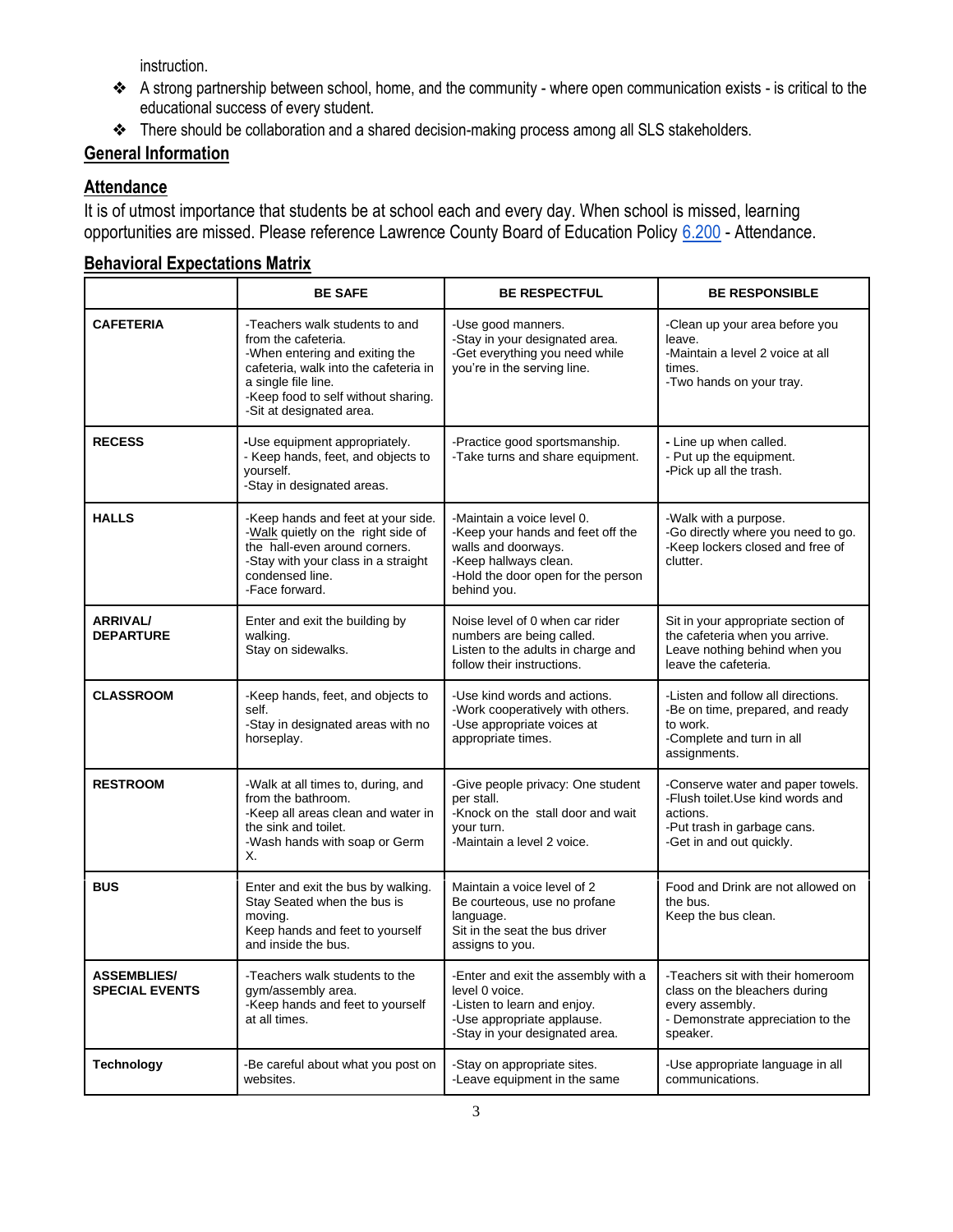| -Report inappropriate information<br>to vour teacher.<br>-Visit school appropriate sites only. | condition and location as you found<br>ıt. | -Keep food and drinks away from<br>computers and other forms of<br>technology. |
|------------------------------------------------------------------------------------------------|--------------------------------------------|--------------------------------------------------------------------------------|
|------------------------------------------------------------------------------------------------|--------------------------------------------|--------------------------------------------------------------------------------|

### **Car Rider**

Parents must obtain a car rider number in order to pick up students through the car rider line. This ensures that our students are kept safe and assists in the line running smoothly. Anyone that does not have a car rider tag for a student and/or that is not recognized as a "normal" pick up person for a student will be asked to present identification to be confirmed by the student's parent/legal guardian. Cars may begin lining up no earlier than 2:15 P.M. Cars will be loaded on both sidewalks.

# **Change of Information**

We must keep a current address, phone number, and emergency contacts on file at all times for every student. Please inform the office and your child's homeroom teacher if there are ANY changes in this information throughout the school year.

# **Custody**

The school needs a certified copy of any legal papers concerning child custody, no contact orders, etc. Please be sure that the school always has the most current copy.

# **Daily Schedule**

7:15 AM Doors Open (All students arriving at this time must report to the cafeteria)

- 7:30 AM Buses Unload (All students arriving at this time must report to their homeroom or breakfast)
- 7:45 AM Day Begins (All students arriving to the classroom after 7:45 will be tardy.)
- 2:45 PM Car Riders Begin Dismissing
- 2:55 PM Bus Riders Begin Dismissing

# **Discipline**

It is important that students understand that acceptable standards of behavior will be expected and will be insisted upon at all times. Students who do not comply with rules/procedures or display any unacceptable behavior at school will be subject to disciplinary action. Discipline will be fair and firm when any individual's action interferes with the rights of students to learn. SLS will follow all discipline policies adopted by the Lawrence County Board of Education.

#### **Dress Code**

The Lawrence County School System recognizes the effect that student dress and grooming have upon student behavior and commitment to learning. It further recognizes the role of parents in assisting their children in making appropriate choices regarding clothing, accessories, and personal appearance. In order to maintain an atmosphere conducive to learning and to prepare students for working environments, the Lawrence County School System requires that all students, grades K-12, exercise good taste with regard to their personal appearance. Students are also encouraged to dress modestly and respectfully at all school-related events. Attire considered disruptive or risky to health or safety is not appropriate. With this in mind, the following rules concerning dress and grooming are mandatory to students in grades K-12:

# **K-12**

#### **BOTTOM WEAR**

Bottom wear must be size appropriate (no sagging) and worn securely (waist and below) around the waist. **Holes, tears, rips, or frays will not be allowed in bottom wear.** Leggings and yoga pants **may** be worn as long as the top wear is 6" from the top of the knee.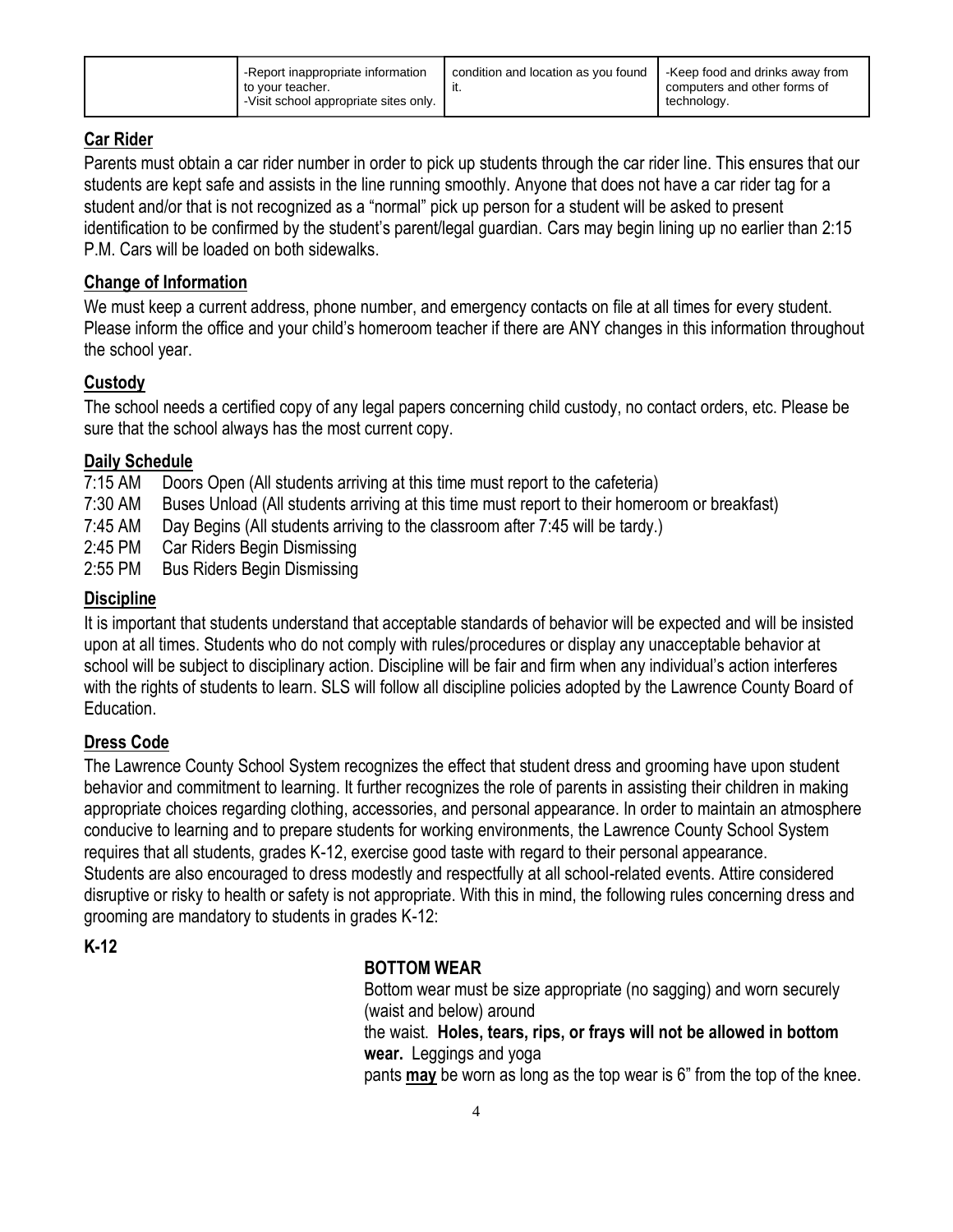#### **SHORTS/SKORTS/DRESSES/SKIRTS**

In grades 6-12, shorts, skorts, skirts, or dresses may be no shorter than 4" from the top of the

knee. Dresses must also conform to the top wear code (from the waist up).

**TOP WEAR** All top wear must be size appropriate. In grades 6-12, students shall not wear

midriff shirts, tube tops, spandex, mesh, fishnet garments, backless tops, strapless tops, spaghetti

straps, tank tops, or halter tops. Sleeveless shirts/blouses must fit around the arm. Shirts that

expose a large area under the arms or expose undergarments are not allowed. Appropriate

undergarments must be worn. No *cleavage.*

**ALL APPAREL** Any other type of clothing, personal item, or tattoos, bearing reference to

alcoholic beverages, tobacco products, drugs, drug-related slogans, and/or any other wording,

drawing, pictures, etc., which in any way can be interpreted as being sexually suggestive,

obscene, or offensive, such as references to death, the occult, Satanism, etc., is not permitted in

school or school related activities nor is "gang" related slogans, names, apparel, etc. Students are

to wear clothing in the manner it was designed to be worn-i.e. clothing worn backward or inside

out, suspenders undone are not allowed. No see-through or cut-out clothing is allowed. Pajamas

and house shoes may not be worn.

**COATS:** No trench coats, capes, overcoats, topcoats, military field jackets, or floor-length coats.

**HEADWEAR**: No hats, bandanas, hoods, sweatbands, curlers, rollers or sunglasses will be

worn in the building except for medical reasons.

**JEWELRY/ACCESSORIES:** Students are not to wear jewelry, ornaments, or accessories which distract from the educational process or pose as a health or safety issue. Body-piercing is limited to the ears and nose. Students are not allowed to wear gauges nor have septum piercings. No heavy metal chains (such as made out of steel, chrome, alloy, etc.) and look-alikes that are not formal jewelry are allowed around the neck, around the waist, or hanging from the waist into the pocket. Students may not wear metal-spiked apparel.

#### **OTHER**

Students are not to wear extreme facial makeup that is disruptive to the educational environment.

All students are required to wear their hair in such a manner that is not considered unkempt,

unclean, or impairing vision. Students are not to wear hair sprayed or dyed in unnatural colors

(such as blue, pink. green, yellow), spiked hair, or Mohawks.

**SPECIAL DRESS:** Schools may develop special dress days/special dress occasions for students

at the discretion of the school administration (examples: cheerleaders, FFA, etc.).

**SPECIAL SITUATIONS**: If a student cannot comply with the standardized dress code based on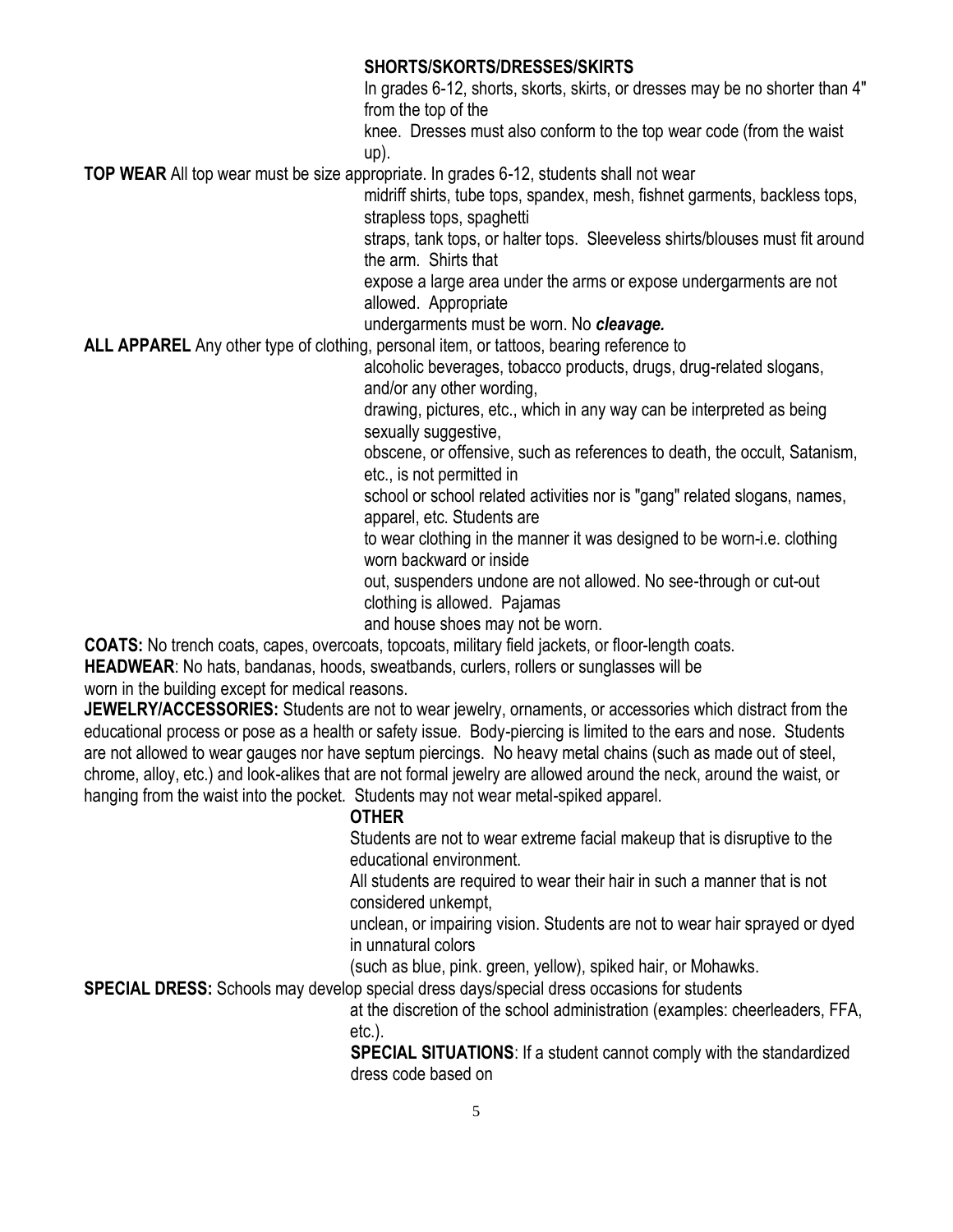religious beliefs, his or her parent or guardian may write a letter explaining the situation to the

director of schools with a copy to the school principal. Each case will be dealt with on an

individual basis.

Due to the fashion trends that are ever-changing, the school reserves the right to alter the dress requirement of students at any time during the academic year. On occasion, the school may lift these daily expectations. Only when expectations are lifted, the student may have permission to disregard dress code expectations. In all matters pertaining to student clothing, accessories, and personal appearance, the final determinant of appropriateness will be principal discretion.

\*It is important to note that LCSS understands K-8 students may grow and change physically throughout an academic year. This is especially true in the elementary grades, K-5. Length of shorts, shirts, etc. will be given consideration as students experience growth spurts.

#### **Early Check-Out Procedures**

For your child's protection, a student will not be permitted to leave school before regular dismissal time unless a parent, guardian, or their designee comes to the school and clears the dismissal with the office. The authorized person must sign the student out with the dismissal time and a reason given for the early check-out. The office staff will call for your child. Students should always report to the office before leaving. No student will be allowed to check out after 2:30 P.M. unless it is an EMERGENCY. No one picking up a student will be allowed to wait in the front office just before school dismisses and have their child(ren) called down when car rider students begin being called. Everyone picking up a car rider student is expected to get in the car rider line and wait for students to begin being called following standard car rider pick-up procedure.

# **Fundraising**

From time to time, it will be necessary for the school to engage in fundraising activities in order to have adequate funds for the everyday operation of the school. Since all students benefit from the proceeds of such fundraising activities, we urge all students and parents to support these efforts. Students will only participate in fundraising activities that have been approved by the Lawrence County Board of Education (Policy 6.701).

#### **Honor Roll**

Students earning all "A's" in all academic subjects will be placed on the "A" Honor Roll. Students must also have a minimum grade of an "S" in all areas that do not receive numerical grades. Students earning as many "A's" as "B's" (3 of each) in all academic subjects will be placed on the "A/B" Honor Roll. Students must also have a minimum grade of an "S" in all areas that do not receive numerical grades.

#### **Illness at School**

If a student becomes ill at school, the parents will be contacted immediately. It is very important that the school has current telephone numbers where parent/guardian may be reached. Injuries requiring medical attention will be handled on an emergency basis. Parents will be notified immediately.

#### **Medication**

If your child must use any type of medication, whether it is prescription or non-prescription, a form must be signed by the parent/guardian and student physician with the school nurse prior to your child being allowed to use the medication. Medication forms may be picked up from the school nurse. The medication must be in the original container with pharmacy labels attached. The medications must be brought to school by the parent/guardian. It is against LCSS Board Policy for any student to have medication at school without having the appropriate forms signed or in appropriate containers.

#### **Parent Communication**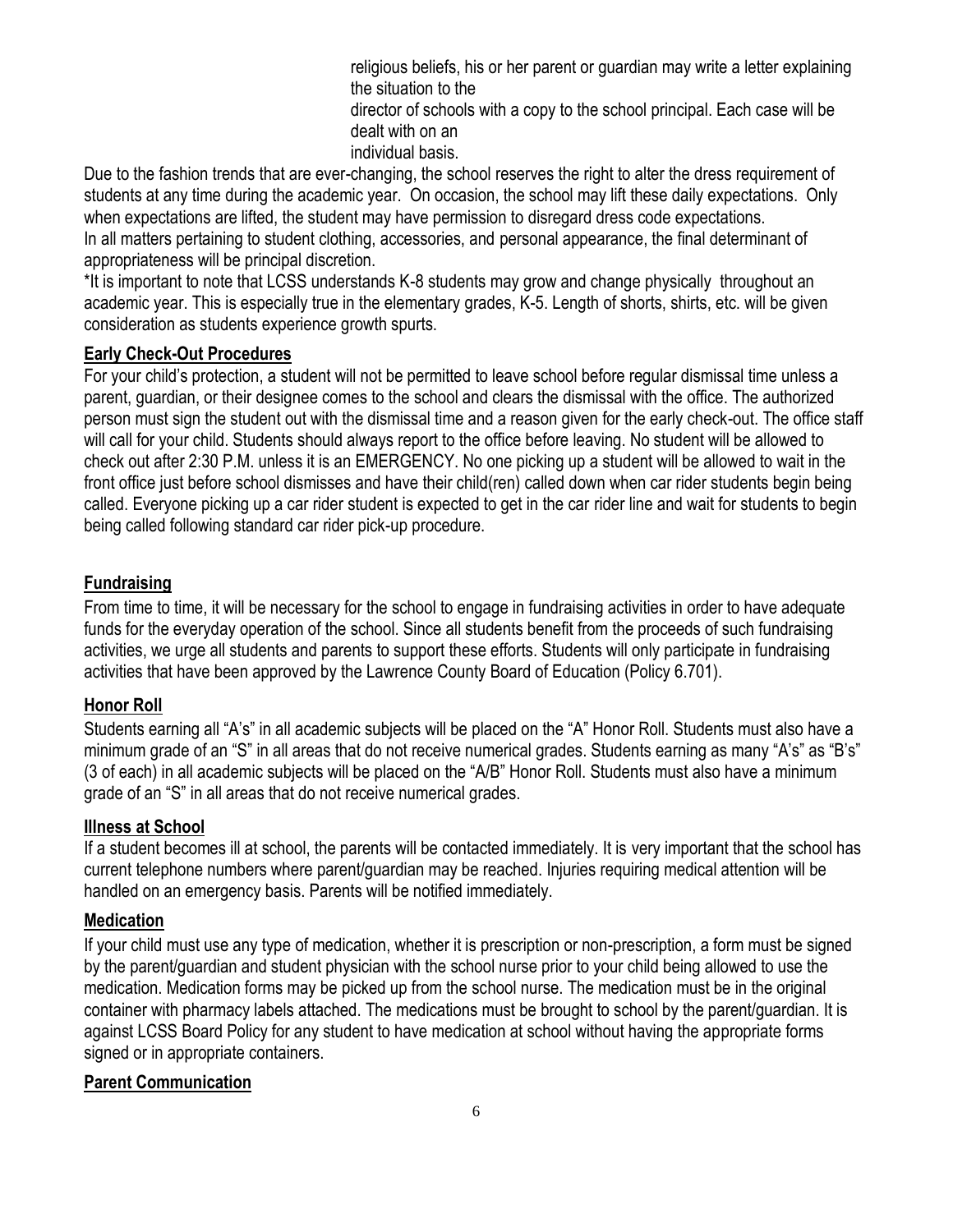Open communication between home and school is a key component in a student's successful school experience. Please join Remind. There is a school-wide group as well as individual groups for each grade level. Codes to join are shared at the beginning of the school year. We also encourage you to download the South Lawrence School App through the School Info App. It will provide reminders, calendars to display events, and important dates for the month. You will also find a large calendar in the school lobby that displays all important dates and events. Following us on the South Lawrence School Facebook page is another way to stay informed.

#### **Parent Conferences**

Parent/Teacher Conferences are held twice during the school year. Conferences may also be scheduled at the request of the parent/ guardian and/or teacher as necessary. Please feel free to request a conference anytime you feel there is a need. We welcome your input!

#### **Phone Messages**

Phone messages changing dismissal plans such as bus riders and/or car riders should be called in before 2:00 P.M. to ensure that there is adequate time for the message to be delivered to the homeroom teacher to distribute to the student before dismissal begins.

#### **Phone Usage**

The office telephone is for school business and students may use it only in the case of an emergency. Students will not be allowed to call for forgotten homework, lunch money, personal items, etc. Students will not be called out of class to accept a call. Messages will be taken in the office. LCSS Board policy [6.312](https://tsba.net/lawrence-county-board-of-education-policy-manual/#search) allows students to possess a cell phone; however, the phone must remain off and be concealed. Violations of this policy will result in disciplinary action against the student, including mandatory confiscation of the cell phone. The consequences for misuse at SLS is as follows. First offense is a verbal warning. The second offense is loss of phone for the remainder of the day. The third offense would result in the loss of the phone for a number of days, and the number of days will depend on the number of cell phone offenses this student has incurred.

#### **Remind Notifications**

Parents may sign up to receive alerts via text messages or email. A form can be obtained in the office to sign up for this feature. These alerts may let parents know about upcoming events at school or unexpected announcements such as school closings. We strongly encourage everyone to join.

#### **Report Cards**

Hard copy report cards are no longer issued. Grades are final at the end of each grading period but are available to view throughout the grading period on Skyward. Progress reports are sent home in the middle of each grading period either by hard copy or are made available electronically. Report cards are available electronically at the end of each grading period. Any parent/guardian that does not have Skyward access is strongly encouraged to contact the front office to be granted access.

#### **Safety Drills**

Fire and Tornado Drills as well as intruder drills are held during the school year. Remember these basic rules: 1) Follow the directions of your teacher, 2) Move quickly and quietly, and 3) Remain in the designated area until dismissed.

#### **School Day**

The school doors open each day at 7:15 A.M for car riders. Students should report to the cafeteria immediately upon arrival. Bus riders will be dismissed from their bus at 7:30 A.M. They will report to their homeroom upon entering school. Breakfast is available to all students. Students arriving after 7:45 A.M. are considered tardy and should report to the office for a tardy slip. Car rider dismissal will begin at 2:45 P.M. Bus riders are dismissed at 2:55 P.M. Car rider dismissal will be resume after bus dismissal. Walkers will be dismissed after all car riders and bus riders are dismissed. For your child's protection, a student will not be permitted to leave school before regular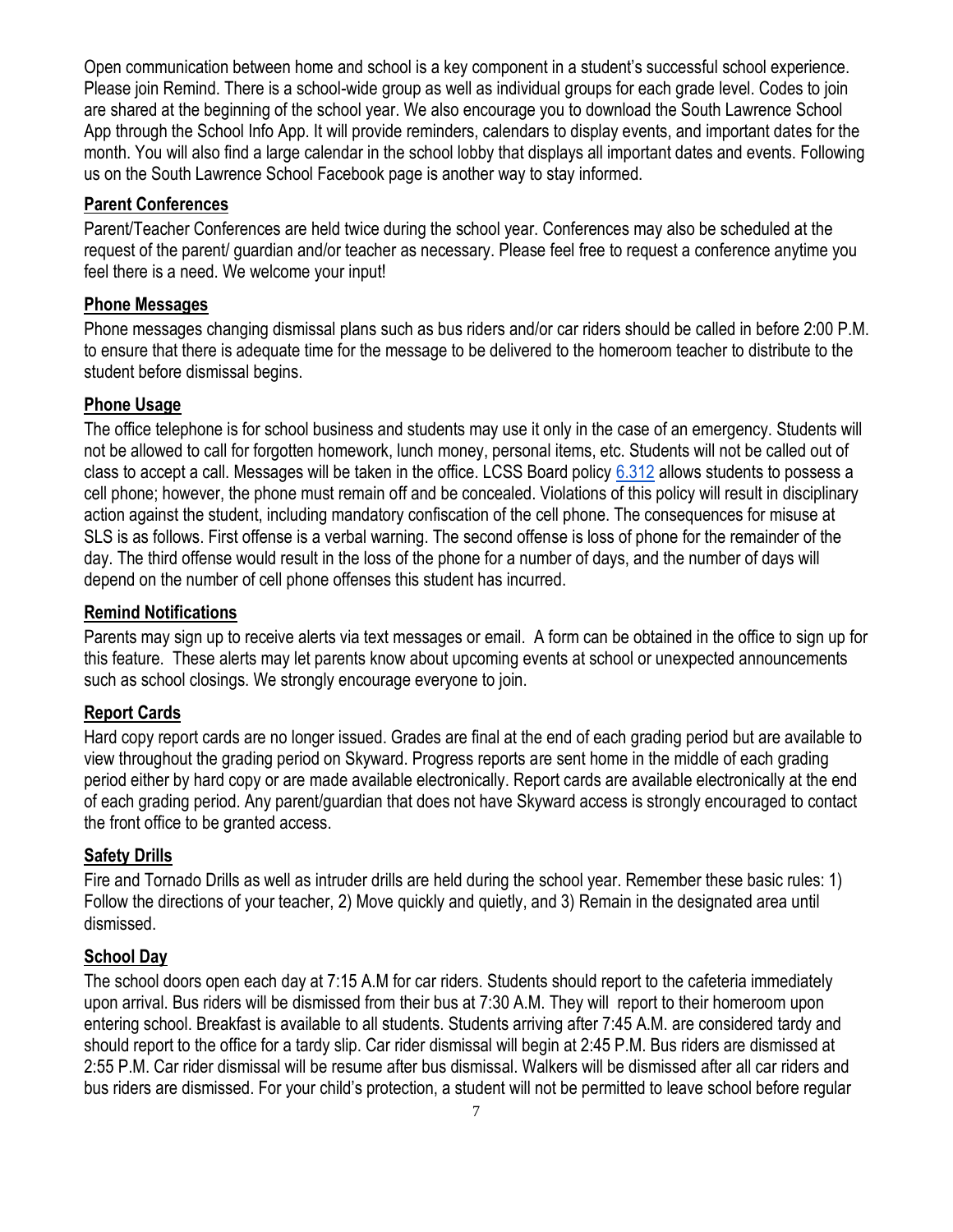dismissal time unless an authorized person comes to the school and clears that dismissal through the office nor will a student be permitted to leave with anyone that does not possess the student's car rider tag without presenting identification that will be confirmed with the student's parent/guardian.

#### **Skyward**

Parents may obtain login information from the school front office to log in to Skyward, which is the student management system. This login will allow parents to see their child's grades, attendance and other important information.

#### **Snack Break/Recess**

Students are given break/recess each day. Students may purchase drinks and snacks at least once per day. Students may also bring their snacks from home. Students may lose their breaks/recesses due to disciplinary actions.

#### **Social Emotional Services**

We are very fortunate to have a full-time school counselor on staff at SLS. Students may schedule an appointment to talk with the counselor. Teachers may also request that the counselor speak with students at various times. Please feel free to schedule an appointment. We also have a part-time social worker available to our students as well as Health Connect America therapeutic services. If you need additional information about either of these services, reach out to our school counselor for more information.

#### **Substitute Teachers**

There may be times when your child's class is taught by a substitute teacher. It is the expectation that substitute teachers are given the same respect as the classroom teacher. Students should follow the same policies and procedures as when the classroom teacher is present. Failure to do so will result in disciplinary action.

#### **Tardiness**

School begins each day at 7:45 A.M. It is important that students be on time. Coming into a classroom late disrupts the class and causes changes in already completed attendance and other reports. Students that arrive after 7:45 A.M. will be considered tardy. Attendance Quick Fact: Did you know??? Five minutes lost a day amounts to 25 instructional minutes lost per week. This totals up to 900 instructional minutes lost per school year. WOW! Perfect illustration of how every minute counts for our students.

# **Textbooks & Resources**

Textbooks and resources issued to students are the property of the Lawrence County Board of Education. They should be used with care and returned in good condition. Students will be held responsible for textbooks which are lost, stolen, or damaged beyond use.

#### **Tobacco & Any Other Illegal Substances/Products**

Tobacco & Any Other Illegal Substances/ Products of any kind are prohibited. Their use and/or possession will result in disciplinary action. This policy applies on the way to and from school, at school, during the school day, and at school functions.

#### **Toys, Games, Etc.**

Students should not bring toys, games, or electronic devices to school without their teacher's permission. Damage or loss of such items is not the responsibility of the school.

# **Transferring**

In the event that a student must transfer from one school to another, the student must be "withdrawn" from the school he/she is leaving before he/she may enroll in another school. All books must be returned, and all debts paid before the transfer papers will be released.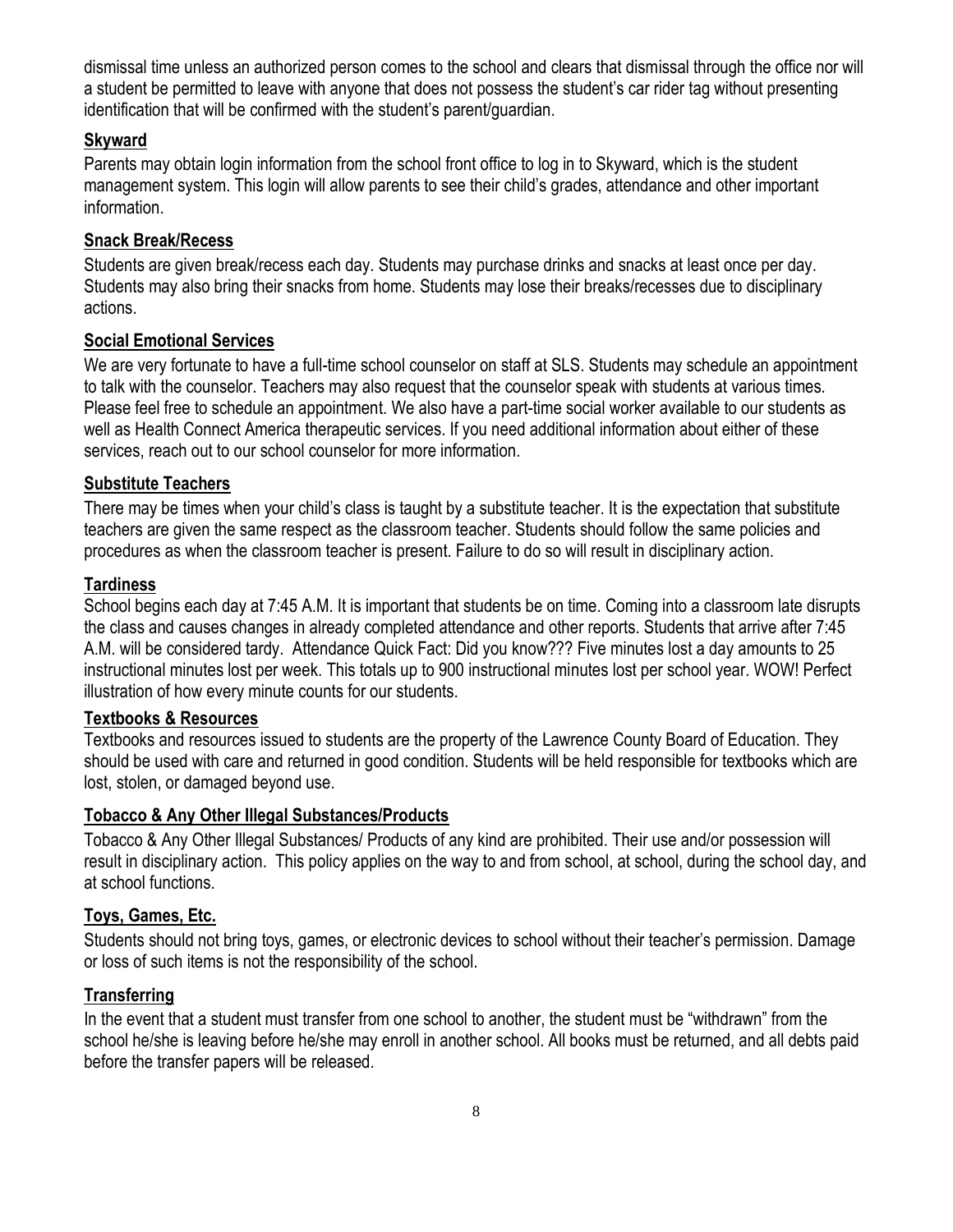# **Visitors**

Parents are welcome to visit the school. However, it is absolutely necessary for parents and other visitors to report to the office when arriving at the school. Visitors should sign in with their driver's license or other identification, obtain administrative permission, and be given a visitor's badge before going to a child's classroom in accordance with Tennessee State Law (TCA 49-6-2008 , TCA 39-14-406). Classroom disturbances must be minimized. Unless it is an emergency, the office will schedule an appointment time for a parent to meet with a teacher. All visitors must sign in and out at the office. Anyone that does not follow the visitor procedure may be asked to leave and can be arrested and charged with criminal trespassing. No children are allowed to visit during school hours unless prior permission is obtained.

### **Volunteers**

Volunteers are welcomed with open arms, and we encourage volunteers to come in and assist teachers and students in the classroom and with various other tasks that must be completed in a school. Anyone wishing to volunteer will need to come in advance and request a volunteer form from the front office. This form will include availability and areas of interest. All volunteer hours will be scheduled through and under the direction of Mrs. Amy Simbeck, RTI Coordinator and Family Involvement Coordinator, and the school administration. Mrs. Amy will share the approved volunteer availability with the faculty & staff. Volunteers will then be scheduled based on their availability for areas of the building and times of the day we are in the greatest need of volunteers. The expectations for approved volunteers once notified of individual volunteer schedule are as follows:

- Volunteers should report to the front office with a valid form of identification to be scanned in.
- Once scanned, visitors should place a visitor sticker in an easily visible place for the duration of his/her visit.
- The front office will have a list from Mrs. Amy of volunteer locations and assignments available. Mrs. Amy will come speak with the volunteer about what help is needed for the day if the plan has not already been communicated prior to arrival.
- Upon completion of the scheduled day/time for your volunteer hours, please exit through the office to pick up your identification and be logged out in our computer system.

# **Title I School**

South Lawrence is a Title I school- wide project school. Title I is a federal program designed to help all students get a quality education and meet academic standards. All students receive the benefits of Title I, not just specifically identified children. The goal of Title I is to provide extra services to children who are in need of extra assistance in order to meet the state standards set for all students. Title I looks at test scores to determine which grades and subjects are in need of help. Resources are put into these areas to help children meet the standards. Title I also helps the school find reform strategies with an emphasis on improved achievement for the lowest achieving students. The school system and each school have approved Parent/Family Involvement Policies developed by parents, teachers, and administrators. Each school has a Parent-Student-School Compact that outlines how parents, students, and school staff will share the responsibility for improving student academic achievement and develop a partnership.

#### **Family Involvement Policy**

The Title I law requires that each school have a policy to show how it will carry out the law in four major areas. Each area is listed below with the activities that will be carried on to meet the policy requirements.

#### **Parent Involvement**

The school will:

- hold a convenient annual meeting of parents and involve them in the development of the school policy.
- offer a flexible number of meetings, which meet family needs.
- provide newsletters and other information to keep parents aware of Title I requirements.
- send out surveys and provide other meeting opportunities for parents to talk with each other, ask questions,